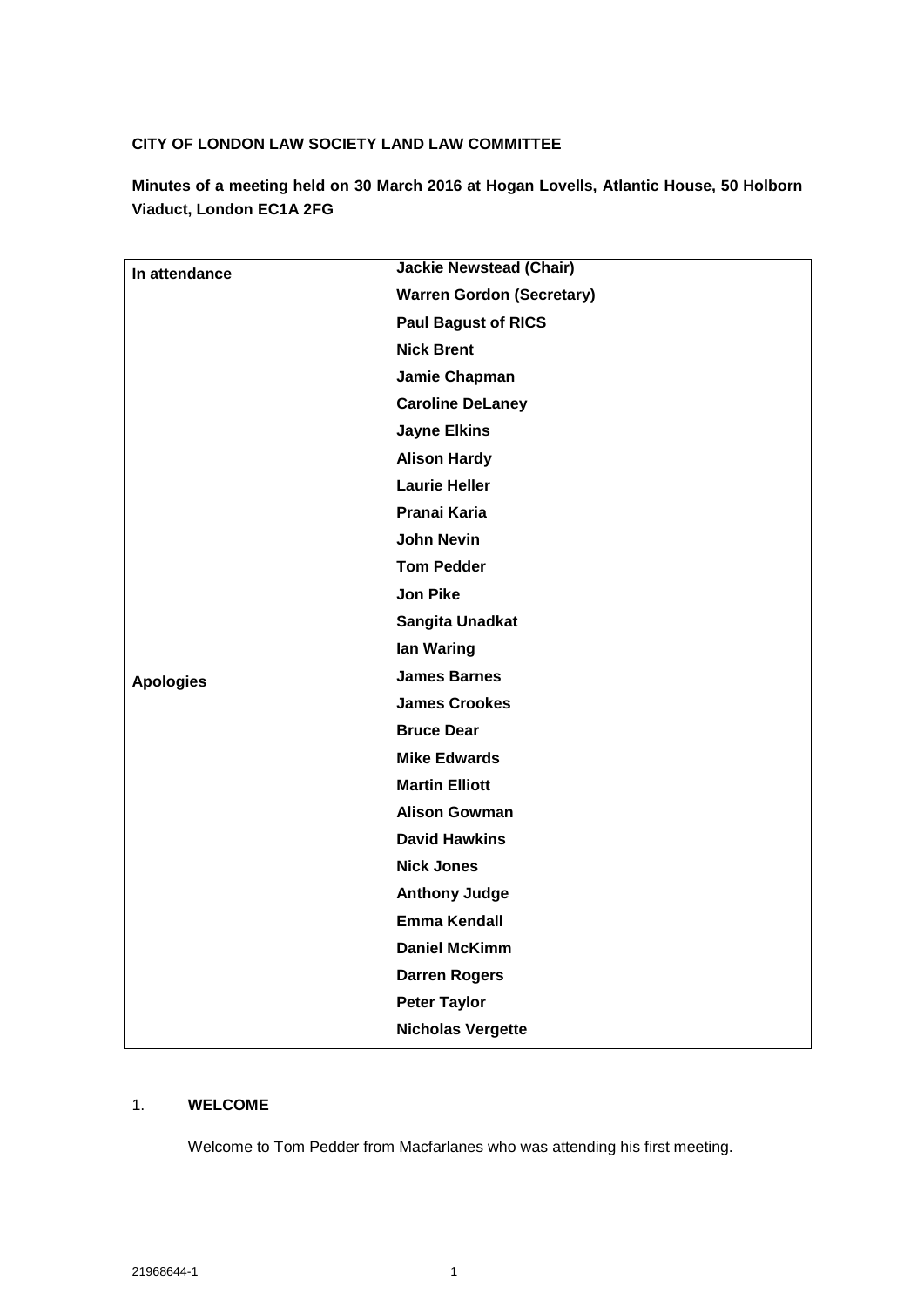### 2. **MINUTES**

The minutes for the January 2016 meeting were approved and will be added to the CLLS website.

### 3. **DISCUSSION WITH PAUL BAGUST, DIRECTOR OF POLICY FOR COMMERCIAL PROPERTY AT RICS**

Paul Bagust, Director, Commercial Property professional Group at the RICS, was welcomed to the meeting.

Paul outlined some of the key areas on which the RICS was focused and particularly in relation to commercial property.

RICS was developing professional content for commercial property. There is a focus on international standards in three areas in particular. Measurement standards with the new mandatory international measurement standards for offices and a consultation taking place on when to introduce the change for residential properties. This is referred to again later in these minutes. The second area is in relation to international valuation standards and the "Red Book" (which for example includes the definition of "market value"). This is a more developed valuation standard and is constantly reviewed. The Committee suggested that the valuations standards should be made available for free which would make it more likely solicitors would have a copy.

The third international standard priority is a global consultation around ethics [http://www.rics.org/uk/the-profession/how-you-can-contribute/consultation-](http://www.rics.org/uk/the-profession/how-you-can-contribute/consultation-listing/standards-consultations/international-ethics-standards/)

[listing/standards-consultations/international-ethics-standards/.](http://www.rics.org/uk/the-profession/how-you-can-contribute/consultation-listing/standards-consultations/international-ethics-standards/) There is also a separate consultation on conflicts of interest. Paul will send through a link to the consultation. Generally, there is an emphasis on beefing up standards and regulations.

The service charge code for commercial property will be revised in the next12 months. This will entail a consolidation of papers, looking at management fees, environmental apportionment, accounting procedures and the tax treatment of sinking funds. Consideration will be given to making parts of the service charge code mandatory for surveyors. These changes would likely require an update to the Committee's standard service charge clauses for office and retail.

The RICS is also looking at anti-money laundering, agency standards and small business activities.

There is a project kicking off in April 2016 to update the Code for Leasing Business Premises. Currently, the RICS, BPF and Law Society are involved. Government does not appear that interested (with the other issues currently capturing its attention) but are happy to support the property industry self regulate. The Land Law Committee will put forward a representative for the Code discussions.

There was a discussion about the effectiveness of the current Code. It was considered that it had influenced behaviour and was a yardstick - only asking for authorised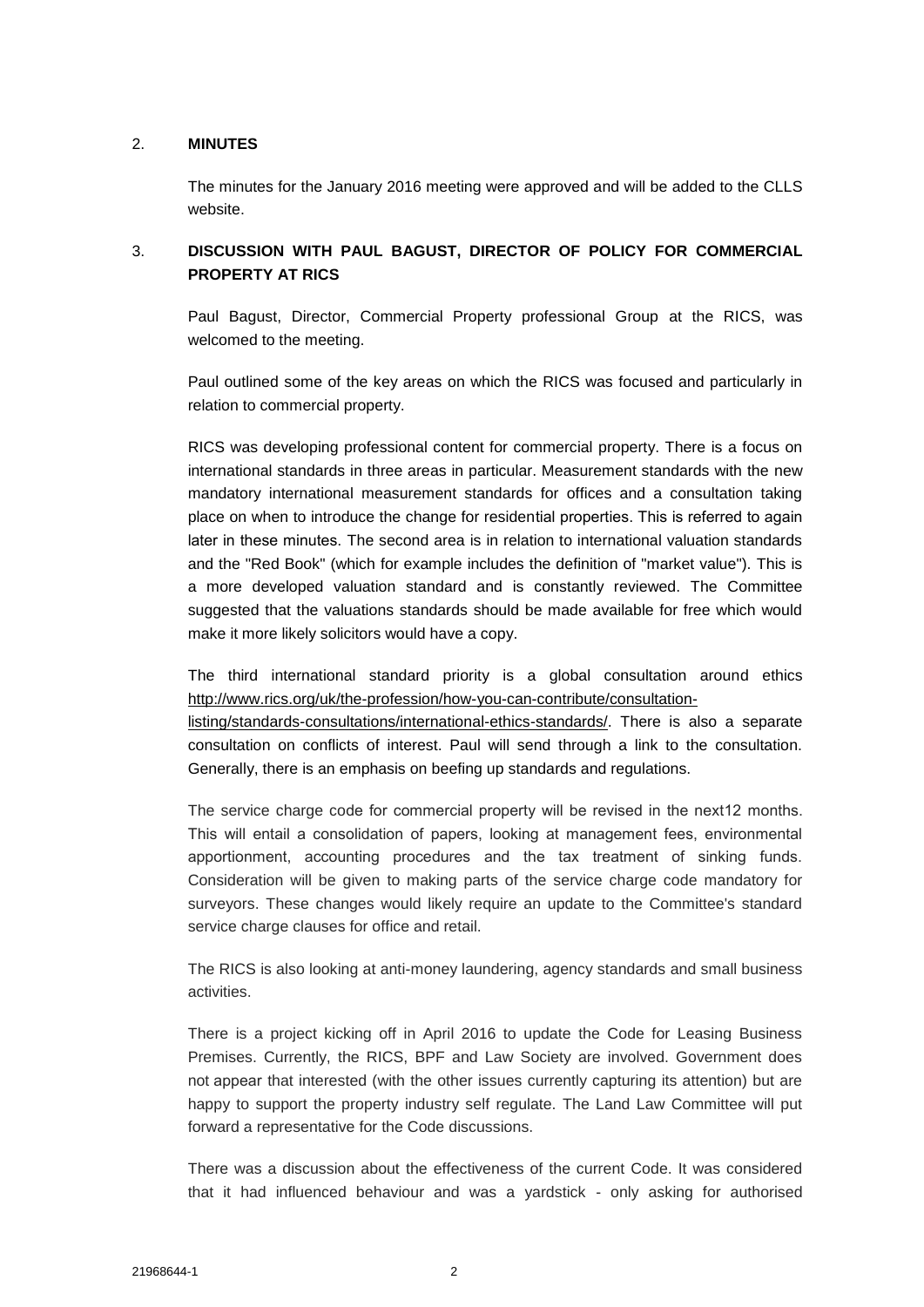guarantee agreement if reasonably required; in relation to the operation and content of break rights (broadly, the pre-condition is payment of principal rent and there is a nervousness about vacant possession - ensuring there is nobody physically in occupation is clearer); greater preponderance of uninsured damage provisions.

While both the Code and the service charge code are matters of best practice for surveyors, consideration is being given to making certain elements mandatory for surveyors. This would be particularly around ethics, transparency and fairness.

The Committee expressed concern about making the Code mandatory. While it may be mandatory for there to be a process to notify the other side if there is a departure from the Code, making it mandatory only to require an AGA if reasonable would not be acceptable to many landlords. What is fair is also subjective which makes mandating parts of the Code problematic.

The RICS is also involved in the standard fixed line wayleave agreement of which the Committee is well aware.

More specifically on the introduction of the new measurement standards for offices, Paul acknowledged that it will take a number of years for them to be embedded. The RICS is fairly flexible at this stage about use of the new standard. The Committee suggests that solicitors should consider updating references to the measurement standards in their precedents and also consider with their clients whether it is appropriate to use the new standards on transactions. Differences between the old and new standards may impact on the rent payable.

### 4. **UPDATE ON WAYLEAVE PROJECT AND DIGITAL INFRASTRUCTURE WAYLEAVE AGREEMENT**

Warren Gordon updated the Committee on the wayleave project and digital infrastructure wayleave agreement, being led by Central London Forward and the BSI. A further meeting of the operators and property owners was hosted at Guildhall on 21 March 2016 and good progress was made on trying to agree the remaining points on the wayleave. The operators are to produce a marked up copy of the wayleave over the next couple of weeks for the wider group's deliberations.

# 5. **UPDATE ON PROGRESS WITH REVISIONS TO 7TH EDITION OF CERTIFICATE OF TITLE**

There was an update on progress with the project to revise the 7th edition of the Certificate of title. Members of the sub-group have had a preliminary meeting and thanks to Bruce Dear, James Barnes and Peter Taylor in particular for providing comments. The next drafting meeting will take place on 11 April 2016. The project is merely to update and tweak the 7th edition, so it will be a 2016 update of the 7th edition rather than a new 8th edition. The Committee will consider producing an 8th edition no earlier than 2018. Once the sub-group has concluded its project to update the 7th edition, it will turn its attention to the Committee's short form report on title, which has proven to be a popular document.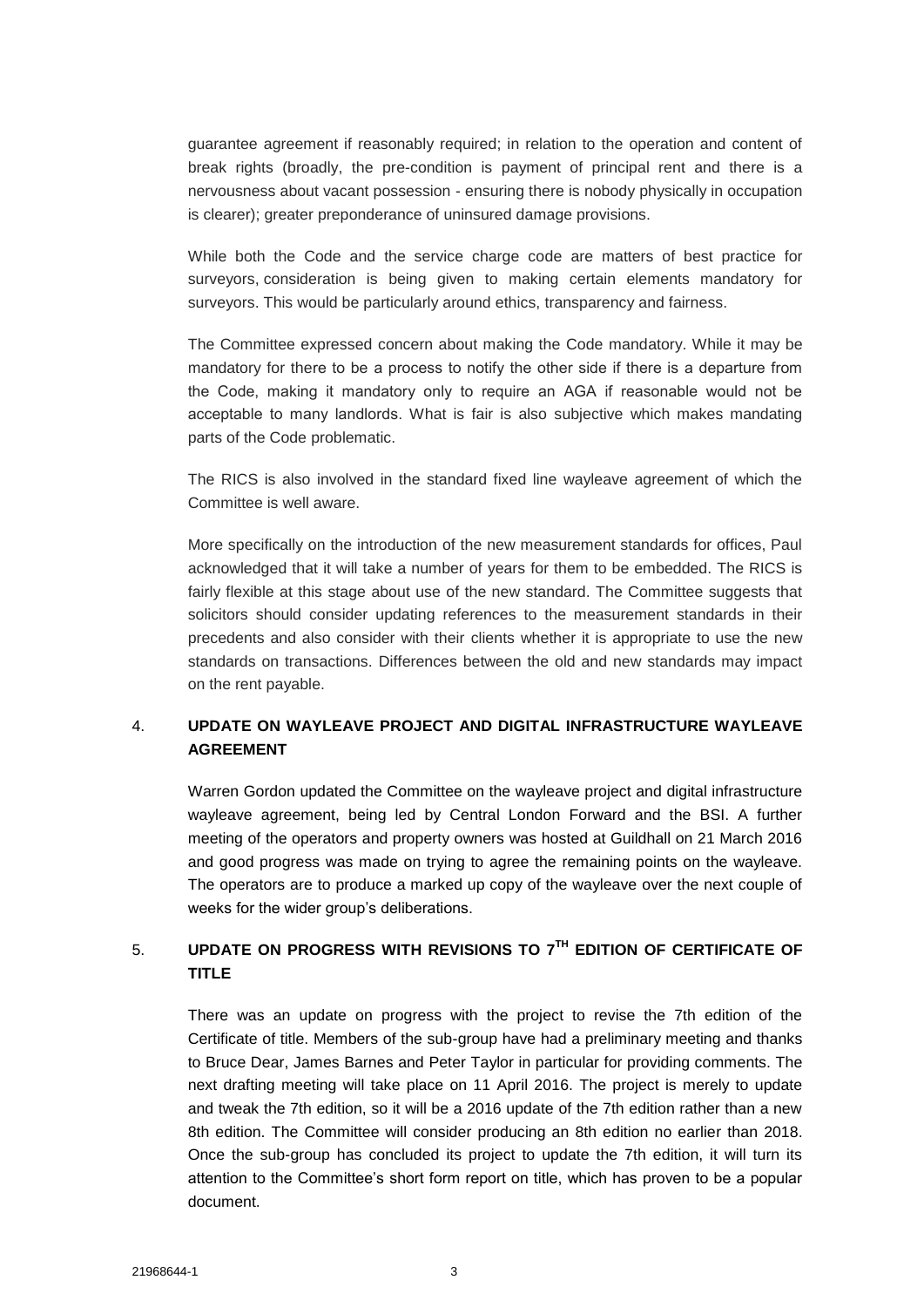## 6. **NOTE FOR WEBSITE ON THE FACTORS THAT COULD INDICATE A PROPERTY FRAUD AND SHOULD MAKE A CONVEYANCER SUSPICIOUS AND SOME PRACTICAL SUGGESTIONS: JAYNE ELKINS**

Jayne Elkins talked about the possibility of producing a note for the Committee's webpage on the factors that could indicate a property fraud and should make a conveyancer suspicious and some practical suggestions. Jayne will produce an initial draft which can be discussed at the next meeting in May.

## 7. **MARKS & SPENCERS CASE – SUPREME COURT DECISION ON WHETHER TENANT ENTITLED TO A RENT REFUND FOLLOWING SUCCESSFUL EXERCISE OF TENANT'S BREAK**

The Committee was reminded of the important recent Supreme Court decision Marks and Spencer plc v BNP Paribas Securities Services Trust Company (Jersey) Limited from December 2015. The case concerned whether a tenant was entitled to a rent refund following successful exercise of tenant's break. The key consequence of the decision is that if a tenant successfully breaks its lease, the landlord will usually not be obliged to refund to the tenant any advance rent paid for the period after the date that the lease terminates, unless the lease expressly requires the landlord to make the refund. Draftsmen should take note.

### 8. **SDLT POINTS TO NOTE**

Warren Gordon mentioned a few points on SDLT. The Committee will be aware of the Budget's changes on the SDLT rates for commercial property and the adoption of a slice rather than slab approach. The Budget also provided further detail on the extra 3% SDLT for additional residential properties. HMRC proposes to reduce the filing period for SDLT returns from 30 to 14 days. This may cause issues with more complex submissions where some consider the 30 day period necessary. There will shortly be a consultation on this.

Important point – there is no guarantee that the SDLT Manual is up to date. Currently, HMRC is struggling with the resourcing to keep it updated. It has been suggested that HMRC flag the sections that are seriously out of date. HMRC should not be able to penalise the taxpayer for relying on an out of date Manual.

At a recent meeting with HMRC, it was mentioned that there is the possibility of HMRC requiring payment before an SDLT5 certificate will be issued, a change from the current position. There is also the possibility of HMRC mandating electronic payment (thereby not allowing cheques). These suggestions appear to be at an early stage and there needs to be full discussions around these issues which have important implications.

Attempts are still being made to encourage the Valuation Office (VOA) to reduce the length of the SDLT returns, particularly in relation to occupational lease information. The VOA say they are still keen to move this forward but they have resourcing limitations. We will continue to press for change here.